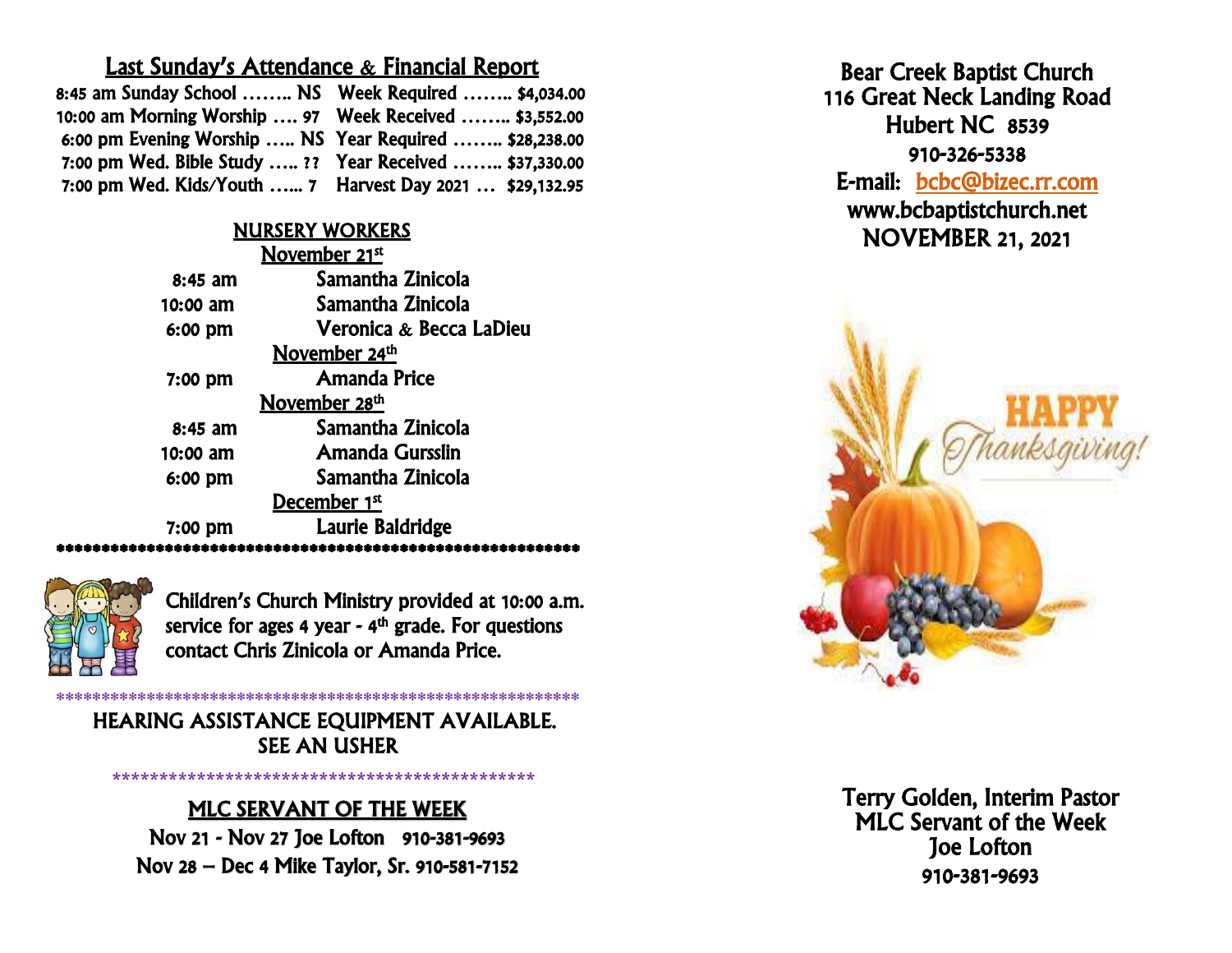# Bear Creek Baptist Church 10:00 am

Prelude ……..…………………………………………………….

Call to Worship ……… "Count Your Blessings" …………,,, Choir

Song ……. "There's Something About That Name" ……………..

Welcome/Announcements/Prayer ………………...... Chris Zinicola

Song/Offerings ……"For the Beauty of the Earth" ……………….

Special Music ……….. "Trust & Obey" ……………. Praise Team

Message ……………………………. Terry Golden, Interim Pastor

Invitation Song … "Sweet Hour of Prayer" ……………………….

Benediction …………………………………………… Joe Lofton

Postlude …………………………………………………………..



#### **CURRENT REQUESTS ONGOING NEEDS**

Tiffany Alden Linzey Bell Estelle Chaney Family **Krissy Cale** Barbara Hathaway J.B. Cannon Chris Huffman Family Don Collins Kay Johnson **Tom & Henrietta Hart**<br>Tyrone McCrae **Tyrone Hart** Tyrone McCrae Tyrone McCrae Mary Katherine Napp Camron Yopp Katherine Pierce **Phyllis Young** Daniel Pryor Family Jody Schools/Students/Teachers

**Joyce Meadows\*** Keith & Connie Richardson

HOSPITAL NURSING HOME/REHAB Dan  $\&$  Jean Patterson Mike Toms **Kathy Gonzalez** 

### SENIOR ADULT/SHUT- IN

Abe Lincoln Gail Weir

Sarah Bancroft Jack & Lu Bauer Daisy Burns Joyce Campbell Jessie Eason Diane Gerk

Judy Goad Lucille Jarman Milton/Cathy Kale

 Unless names are resubmitted it will remain on the Prayer List for only one month. \*Indicates newly added to the list.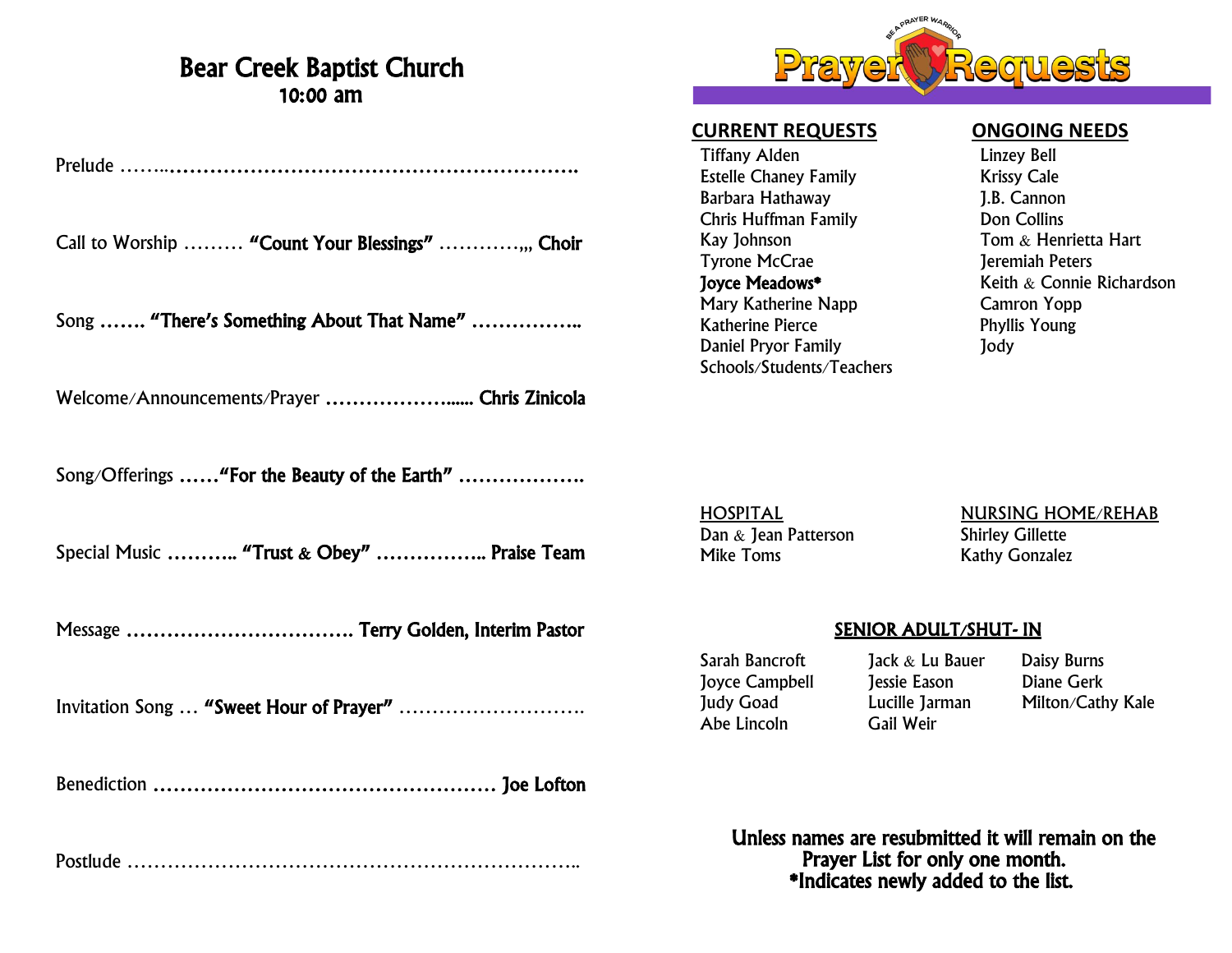# Ministry Highlights & Announcements



Welcome to today's guests. We pray your Spirit is lifted as you worship with us today at Bear Creek Baptist Church.



Baptist Women have begun to collect Samaritan's Purse Shoeboxes. Deadline to bring your box(es) is TODAY, November 21. Please see Laurie Baldridge if you have questions.



Classes for Children & Youth will resume for ages four through Youth age beginning tonight.



 $\overline{\mathcal{L}}$ 

 $\overline{\phantom{a}}$ 

 $\overline{\phantom{a}}$ 

 $\overline{\phantom{a}}$ 

 $\overline{\phantom{a}}$ 

 $\overline{\phantom{a}}$ 

Thanks to all who gave so generously to the 2021 Harvest Day project. With your help we exceeded our goal and will be able to complete our project in 1 year versus the 2-year plan we started out with. We can hardly wait to see the finished product.

## Pray for North American Mission Board Missionaries

**One thing you will never hear a missionary say is, "Pray for me less." Prayer is an essential element to ministry effectiveness. The week of November 21-Nov 27, please pray for Daniel & Arienne Middlebrooks, Chaplain, First Call-First Responder Church & Chaplaincy Care, Inc., 1510 Cre Road, Dover, FL 33527, [daniel@r3cc.org](mailto:daniel@r3cc.org) . Pray that God will open the hearts & minds of their First Responders to hear Christ in a world full of confusion.**



# **Sunday, Nov 21st** 8:45 am Sunday School 6:30 pm Praise Team

**Monday, Nov 22nd** 10:00 am Monday Prayer **HAPPY THANKSGIVING**

 **Tuesday, Nov 23rd** 10:00 am Morning Worship **Wednesday, Nov 24th** 6:00 pm Evening Service 7:00 pm Thanksgiving Service **7:00 pm** Choir Practice 7:00 pm Kids/Youth Ministry **Thursday,** N**ov 24th**

\*\*\*\*\*\*\*\*\*\*\*\*\*\*\*\*\*\*\*\*\*\*\*\*\*\*\*\*\*\*\*\*\*\*\*\*\*\*\*\*\*\*\*\*\*\*\*\*\*\*

# **Birthdays/Anniversaries This Week Bill Campbell Nov 23 Jerry Bailey Nov 24 Terry Golden Nov 24**





Flowers today are placed by Mary & Don Collins in celebration of Kathy Pierce's Birthday.